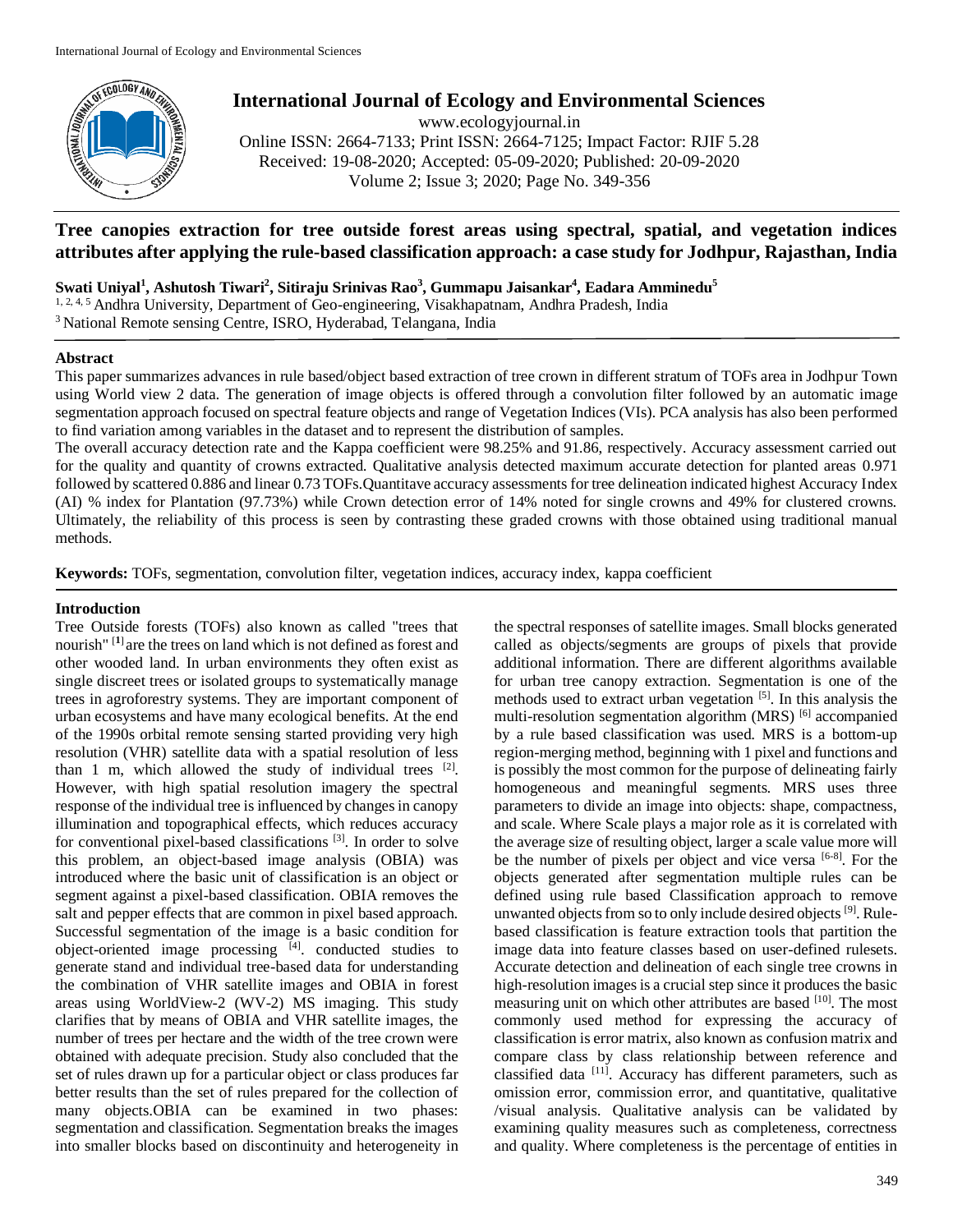the reference data that have been detected, the correctness indicates how well the detected entities match the reference data [**12**] . Quantitative assessment involves the detection and delineation of estimated tree locations and crown boundaries with reference data. Accuracy Index (AI) was suggested in literature to represent overall quantitative accuracy [13-14]. Principal component analysis (PCA) is one of the best known unsupervised multivariate methods. It decomposes data sets as a function of the variance in the data  $[15]$ . It involves three major steps to translate the data (i) generation of covariance or correlation matrix (ii) calculation of eigenvalues and eigenvectors (iii) calculation of principal components. PCA converts interrelated variables from a dataset to a new set of non-correlated variables called Principal Components (PCs). Most of the variations present in the dataset are retained by the first few of these PCs. These first few PCs are linear combinations of all the actual variables [**16**] .

## **2. Materials and Methods**

## **2.1 Study area**

The study was conducted in and the surrounding areas of the city of Jodhpur Figure (1). Jodhpur spread over the north western part

of Rajasthan, India between 26.2680 latitude and 73.0060 longitudes. It extends over an area of 214.5km2 and is located at 241 m above sea level. Climate in Jodhpur is one of the deserts characterized by an average rainfall of 362 mm with large fluctuations.

Noted as low as 24 mm and as high as 1,178mm in the past. In summer, high temperatures exceed 400C.With increase in humidity perception of heat rises in the city. April, May and October, with an average of 10 hours of sunshine, were recorded as the months with most sunshine.

Annual Potential evapotranspiration noted was 6.38mm / year. In general soils are sandy to sandy loam in texture for a few parts, while in other parts there is loamy fine sand to coarse. Sand with high percentage of soluble salt and high pH value and low in nitrogen. Soil fertility is low because of low water retention capacity.

Important tree species include *Acacia nilotica, Syzygium cumini, Tecomella undulata, Ziziphus mauritiana, Azadirachta indica, Millettia pinnata, Dalbergia sisoo, Broussonetia papyrifera, Phyllanthus emblica, Cassia angustifolia, Prosopis cineraria, Delonix regia, Albizia lebbek, Eucalyptus sps* etc.



**Fig 1:** Study Area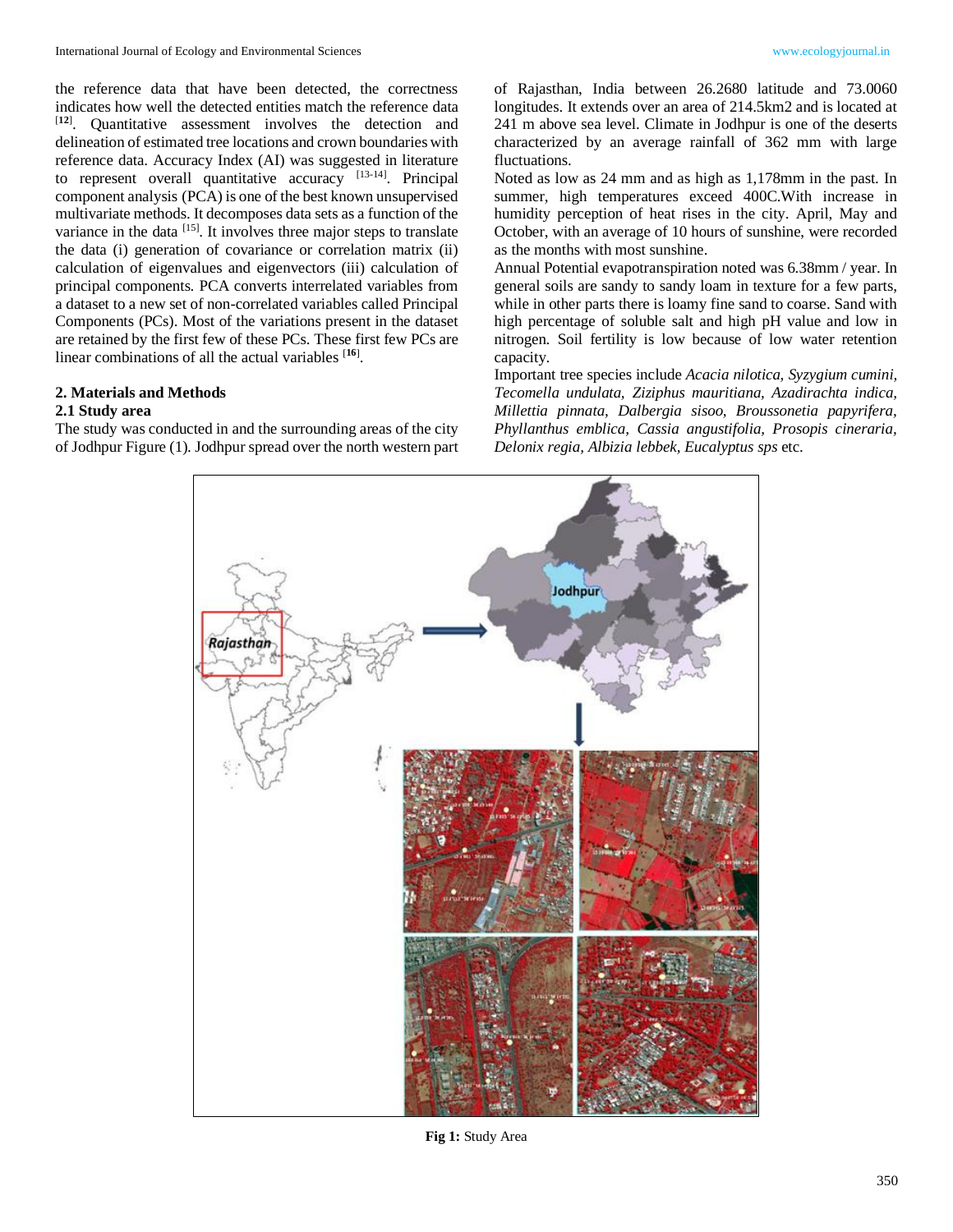#### **2.2 Methodology**

*Dataset used:* WorldView-2 (WV-2) imagery has been used for this study. (WV-2) VHR satellite imagery contains eight spectral bands with a spatial resolution of 0.5 m; four (4) standard colours (red, green, blue, and near-infrared 1) and four (4) new bands (coastal, yellow, red edge, and near-infrared 2).This study used a merged image of only standard colour bands. It has 11-bit radiometric resolution and the highest viewing angle,  $\pm 450$  offnadir, of any VHR imagery, which yields a 1651 km-wide swath [17] .

The methodology followed to carrying out the current study shown in Figure 2. Figure (2 (a) showing broad methodology and

(b) showing level wise steps followed and attributes used to remove extra objects other than crown)

**Preprocessing:** Filter of convolution applied to the image. Gauss Blur algorithm equation (1) sort with a kernel size of 3 applied to the image pixels. Gauss Blur is a convolution Operator used to remove noise. The formula is

$$
G(x) = \frac{1}{\sqrt{2\pi}\sigma} e^{-\frac{x^2}{2\sigma x^2}}
$$
 (1)

Where  $\sigma$  is the standard deviation of the distribution  $^{[18]}$ .



**Fig 2:** (a) Broad Methodology (b) Level wise feature selection

#### **2.2.1 Segmentation**

Multiresolution segmentation applied both at pixel level and at object level during the study. Begins with single-image artifacts of one pixel, merges them repeatedly into pairs of large units after going through multiple loops to the highest threshold homogeneity, where the seed searches for its best fitting neighbor for a possible merger. This measurement is determined by the scale parameter, which is directly proportional to the size of the segments / objects created. Five scale levels (40, 30, 25, 20 and 10) combined with 0.7 shape factor and 0.9 compactness were tested.

### **2.2.2 Feature Analysis and attribute Selection**

To create a distinct and fully transferable rule base, attributes have

been used to define object features Table (1).Under Object feature of feature view, 12 vegetation indices have been tested Table (2) along with Mean layer intensity value of few features and Geometry features, which are based on the image object shape derived from the pixels of their formation, have also been considered for image objects and their classification during rule formation.

**Table 1:** Selected attributes to define crown objects

| <b>Type</b> | Feature                                          |
|-------------|--------------------------------------------------|
| Customized  | NDVI, SAVI, TVI, WDRVI, Atmospheric Resistance   |
|             | Vegetation Index, VI2-10, GSAVI, EVI2            |
|             | Mean (L1, L2, Max diff), Pixel based (Min pixel) |
| Layer Value | frequency)                                       |
| Geometry    | Shape (Density, Asymmetry)                       |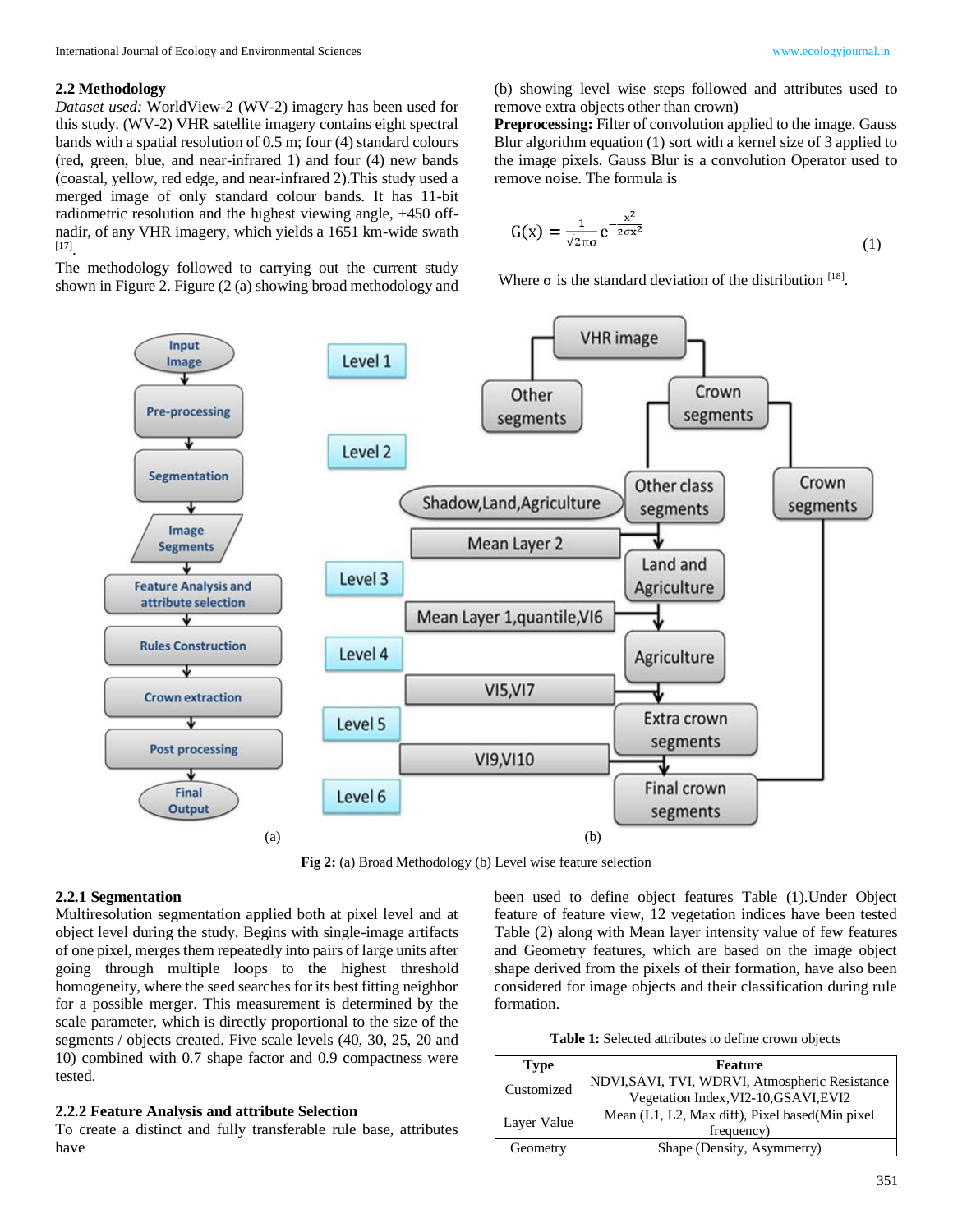| S. No          | <b>Vegetation Index</b>                       | <b>Description</b>                            |
|----------------|-----------------------------------------------|-----------------------------------------------|
|                | Normalized Difference Vegetation Index (NDVI) | $(NIR-Red)/(NIR+Red)$                         |
| $\mathfrak{D}$ | Soil Adjusted Vegetation Index (SAVI)         | $(NIR-Red)*1.5)/(NIR+Red)+0.5)$               |
| 3              | Transformed Vegetation Index (TVI)            | $(NIR-Red)/(NIR+Red)+0.5)$                    |
| 4              | Wide Dynamic Range Vegetation Index (WDRVI)   | $(\alpha^*(NIR-Red))/(\alpha^*(NIR+Red))$     |
| 5              | Atmospheric Resistance Vegetation Index       | $((-0.18+1.17)*(NDVI))$                       |
| 6              | Enhanced Vegetation Index 2 (EVI2)            | $(2.4*(NIR-Red))/(NIR + Red)+1)$              |
| 7              | Vegetation Index 2 (VI2)                      | (NIR-Red)                                     |
| 8              | Vegetation Index 3 (VI3)                      | (NIR-Green)                                   |
| 9              | Vegetation Index 4 (VI4)                      | (NIR-Blue)                                    |
| 10             | Vegetation Index 5 (VI5)                      | VI2/VI3                                       |
| 11             | Vegetation Index 6 (VI6)                      | SAVI/TVI                                      |
| 12             | Vegetation Index 7 (VI7)                      | $(Green-Blue) / (Green + Blue)$               |
| 13             | Vegetation Index 9 (VI9)                      | (Min Pixel value frequency/Min Pixel Value 4) |
| 14             | Vegetation Index 10 (VI10)                    | (Min Pixel value 3/Min Pixel Value 1)         |

#### **Table 2:** Vegetation Indices used in the study

## **2.2.3 Object Oriented Rule based Classification**

Segments generated by segmentation must be categorized. Rulebased classification basically means integrating the best features of various data sources to more reliably extract land cover groups using certain rules to monitor attributes such as spectral, spatial, and texture details. Rules are built on the basis of spectral and spatial dataset information in the current study Table (1) and are applied to the image segments. The definition of rules may help to regulate the classification process and the number of misclassifications. Ended at 6 level Figure (2b) finally a set of rules is built to identify permissible crown features and to distinguish undesirable features from crown features. Final crown segments extracted here have been classified into three major linear, scattered and plantation stratums as (i) Linear comprised of Road, Railway and canal (ii) Scattered includes Settlement/Urban, Agriculture and Scrub (iii) Plantation. All stratums are divided into 6 subcategories based on their area as very small, small, medium, large, cluster small and cluster large. Cluster crowns are crowns in clusters that cannot delineate separate crowns.

## **2.2.4 PCA**

In this study, PCA is used to evaluate the different sizes and stratum classes of crown segments and their anomaly and to find the degree of variance in the dataset in different dimensions after calculating their own vectors. A useful mathematical tool in the current Study PCA for generating different graphs representing the sample distribution and variation between data variables.

## **2.2.5 Accuracy assessment**

Error matrix has been generated by the user, producer and overall accuracy, Kappa statistics [19].

*Qualitative/Visual assessment:* The consistency of the extracted crows has been validated by testing quality measures in two ways (i) Assessment of completeness, correctness and efficiency. Before applying these steps the extracted items have been labelled as True Positive (TP) is the number of pixels identified as being of interest, False Negative (FN) is the number of segments in the reference data that are not labelled as being interest in the automatic extracted image, and False Positive (FP) is the number of segments in the automatic extracted image  $[20]$ . (ii) The dissection,

Aggregation and combination error were also evaluated. Dissection occurs when more than one image source of the recognition algorithm is associated with the same manual tree delineation. Aggregation is when more than one image object from manual tree delineation is associated with a single tree crown image object from a recognition algorithm. Combination error occurs when parts of the recognition algorithm are aggregated and parts dissected, as seen by assigning different image objects from each layer to the same image object in the other layer [**21**] .

*Quantitative assessment:* In the case of crown detection evaluated using Accuracy Index (AI %), Commission errors occurred when a reference crown was detected as multiple tree crowns, or when tree crowns were incorrectly detected. Omission errors occurred when the reference crown was undetected. spearman (*rs*) Rho coefficient, Mean Absolute Error (MAE), Mean Relative Error (MRE), Mean Bias Error (MBE) was used for the Crown delineation quantitative evaluation.

### **3. Results and Discussion 3.1 Segmentation**

Five scale rates (40, 30, 25, 20 and 10) combined with shape factor 0.7 and compactness 0.9 were tested and one optimum scale parameter 20 for the segments of crowns was selected as it gave the best result for visualization based on color and homogeneity for optimal separation of crown segments compared to others. Image layers were assigned weights based on their importance for the results of segmentation. Highest weight was assigned to the pixel information of Layer 3 and Layer filtered.

#### **3.2 Feature attribute selection**

Separating tree crowns from other vegetation was challenging, as tree crowns are spectrally similar to other vegetation types, particularly bare ground and agricultural fields. Two objects with the same value for the selected spectral attribute, whose analysis is not sufficient to differentiate between them, caused a misclassification between two characteristics. In such examples, spectral attributes along with spectral indices and few spatial attributes have been used up to 6 stages. Our initial solution was to separate the maximum number of trees from other features. We used the spectral attribute 'maximum difference' to extract the segments of the crown.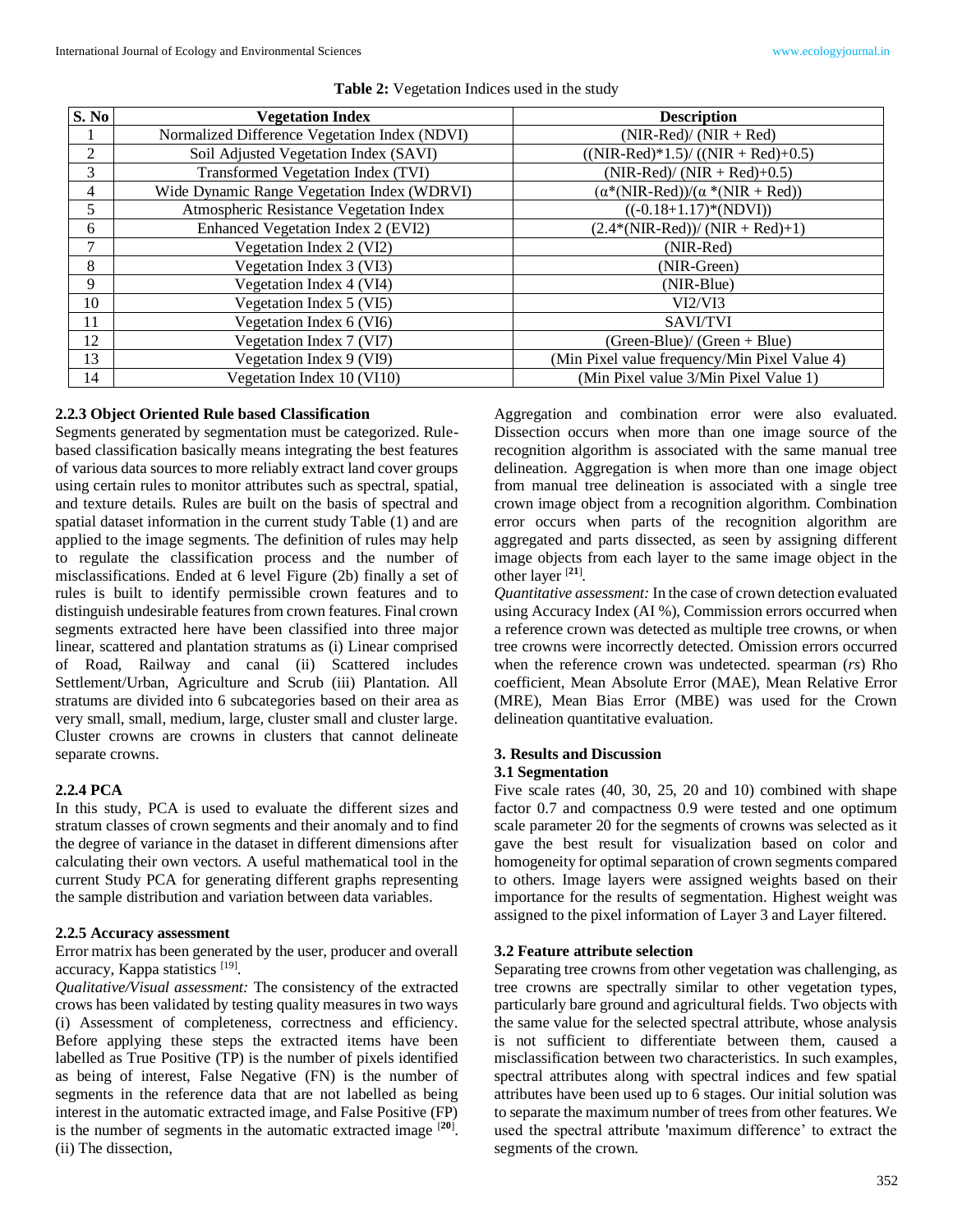It has been noted that agricultural fields, few patches of bare land and shadow have also been classified as tree crown segments. In such cases, we used other spectral attributes such as Mean layer 2 to mask shadows, VI6, quantile 50 and Mean layer 1 for bare ground VI7 and VI5 which showed very promising results for the removal of agricultural areas from the crown segment. While removing other features, it was noted that in a few places we lost information about the crown segments, so in those cases the

spatial attributes such as VI9 and VI10 were useful to recover the crown segments back. Less crown segments were noted after level 6 after removing additional segments of the other groups It was noted that the extra crown segments decreased with each increasing classification level, thus increasing the accuracy at each rising level Figure (3 (a) Crown segments and accuracy with each classification level (b) Different attributes and their corresponding crown segments and accuracy



\*M.D=Max difference, Mn1=Mean layer 1, Mn2=Mean layer 2, q50f = quantile filtered (5), VI5 = Vegetation index 5, VI6 = Vegetation Index 6, VI7 = Vegetation Index 7

**Fig 3:** Accuracy between (a) Crown segments and each classification level (b) Attributes and their corresponding crown segments

A comparison was made for the number of crown segments in the reference data and in the OBIA segments, an increase in the number for each was noted for the segments extracted by OBIA. There were a few places where the overestimation of the crown was noted, although it was found for other groups that the crowns we were unable to extract manually were extracted by OBIA.

#### **3.3 PCA analysis for number of Crowns and Size of crowns in different class**

The PCA here was based on a matrix of correlation



**Fig 4:** Scree plot showing Principal Components (PCs)

#### *3.3.1 Number of crowns*

Here a PCA analysis of the number of crowns in different classes

Has been done. The dataset scree plot showing Figure (4) that the first two PCs have an eigen value greater than 1 and these two components themselves explain about 89.35 % of the variance in the data. It has been noted that after the third dimension of the PC line starts to be flattened, in this case we have taken into account only the first 2 PCs.

The coefficient between the coordinates of the entity on the dimension and the variable was determined, which automatically displays the variables where  $p<0.05$  is used. It was noted that the "small" variable for 1st PCs showed the highest positive correlation followed by "medium", "large", "very small". Similarly, the "Cluster large" and "Cluster small" PCs have a strong correlation for PC2 while the p values for 2 dimensions are lower than the first one.

#### **3.3.2 Biplots**

Provide plots of n number of individuals along with plots of relative position of p variables in two dimensions. Superimposing two plots provides additional information on the relationship between variables and individuals [**22**] .

Figure (5) shows the biplot for individuals and variables of the dataset indicating the relationship between individuals and variables.

High value for small, medium and very small segments of the crowns generated automatically in plantings and urban areas while For reference parts, high-value crowns for urban areas shown by large crown and low by small and wide clusters.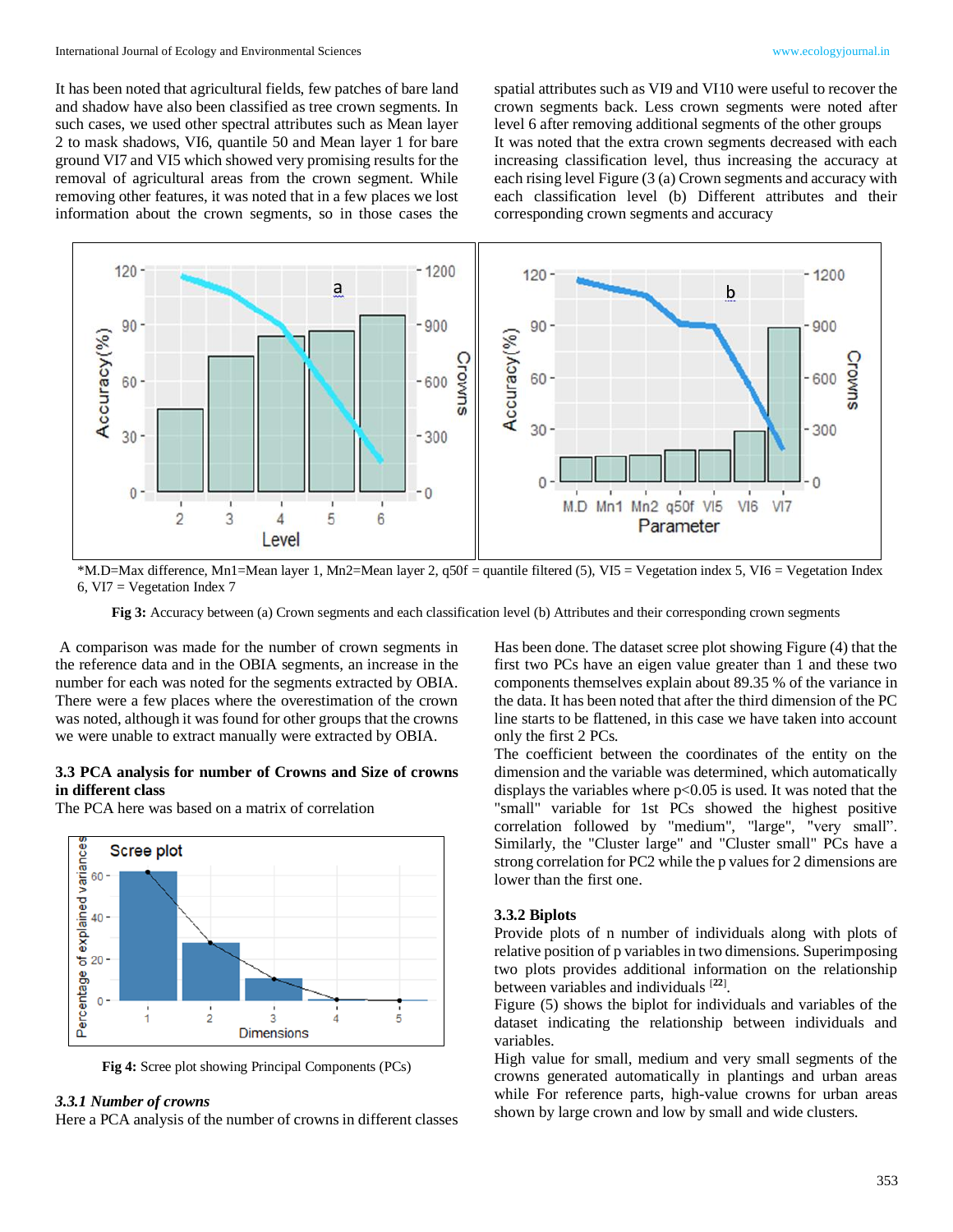



**Fig 5:** Biplot showing relation between individuals and variables

*Crown area in different classes:* PCA analysis for size / area of crowns in different classes has been done here.Figure (10) showing the scree plot for the dataset indicating that first three PCs have eigen value greater than 1 and these three components explains about 85.91% of variation in the data. Considering only the first two PCs for study, this explains about 66.34% of data variability.

It has been noted that the highest positive correlation has been shown for the 1st PC variable "Large" followed by "Very small", "Cluster small", "small". Similarly for 2nd PCs "Cluster high" showed good correlation.2-dimensional p values are less than 1 *Biplots:* Figure (6) shows the biplot for individuals and dataset variables suggesting relationships between individuals and variables. High value for the large, small and very small clusters noted for the 1 dimension segments of the reference crowns, While high value for small and low for very small and large segments for 2 dimensions of automated segments.



**Fig 6:** Biplot for variables and individuals

#### **3.5 Accuracy assessment**

Accuracy assessment was carried out following the selection of random points from the reference data and the overall accuracy and kappa coefficient for the extracted crown segments reported was 98.25% and 91.86, respectively. Accuracy assessment has been carried out at each increasing level.

Accuracy of users and producers has been checked. Where the accuracy of the producer indicates how well the situation / pixels or objects on the ground are mapped and relates to the error of omission as higher the omission less will be Producer accuracy. On the other hand, user accuracy conveys the reliability of the information on the map and higher the error of the commission, the less the accuracy of the user

Linear stratum (98.33), followed by scattered (93.65) and Plantation (92.12) have been noted to be the highest producer accuracy, whereas maximum value user accuracy noted for Scattered (96.65) and Linear (93.78) followed by plantation (92.67).

An increase in both the Producer and User accuracy table (10) noted for all classes of Post-modified crown segments Table (3).

**Table 3:** Producer and User accuracy in different classes for pre modified and post modified level

| Levels                       | Class        |                    |                   |       |  |  |
|------------------------------|--------------|--------------------|-------------------|-------|--|--|
|                              | <b>Urban</b> | <b>Agriculture</b> | <b>Plantation</b> | Road  |  |  |
| Pre modified $(1,2,3,4,5,6)$ |              |                    |                   |       |  |  |
| Producer                     | 76.765       | 54.46              | 83.70             | 87.53 |  |  |
| User                         | 96.89        | 97.89              | 99.03             | 94.02 |  |  |
| Post modified                |              |                    |                   |       |  |  |
| Producer                     | 95.39        | 90.17              | 96.66             | 91.85 |  |  |
| User                         | 98.05        | 100                | 99.77             | 98.41 |  |  |

#### **3.6 Qualitative/Visual analysis**

Once evaluated, the best qualitative results noted in the planted areas, followed by scattered stratum table (5) low values noted for linear Stratum due to high False Positive and False negatives

**Table 4:** Stratum wise Qualitative analysis

| <b>Stratum</b> | <b>Completeness</b> | <b>Correctness</b> | <b>Ouality</b> |
|----------------|---------------------|--------------------|----------------|
| Linear         | 0.78                | 0.804              | 0.657          |
| Scattered      | 0.915               | 0.958              | 0.886          |
| Plantation     | n 994               | 0 976              | 0. 97°         |

Maximum True positive values noted for linear stratum Figure (7) due to low dissection, aggregation and combination error  $[21]$ .



**Fig 7:** Showing values of True positive, False positive and False negative in different Classes

#### **3.7 Quantitative Evaluation:**

Tree detection accuracy: Tree detection evaluation was based on [**13**] accuracy index (AI), defined as:

#### AI%=n-(o+c)/n\*100

Where n represents the total number of reference trees and o and c represents error of omission and Commission Figure (6) respectively in the accuracy assessment dataset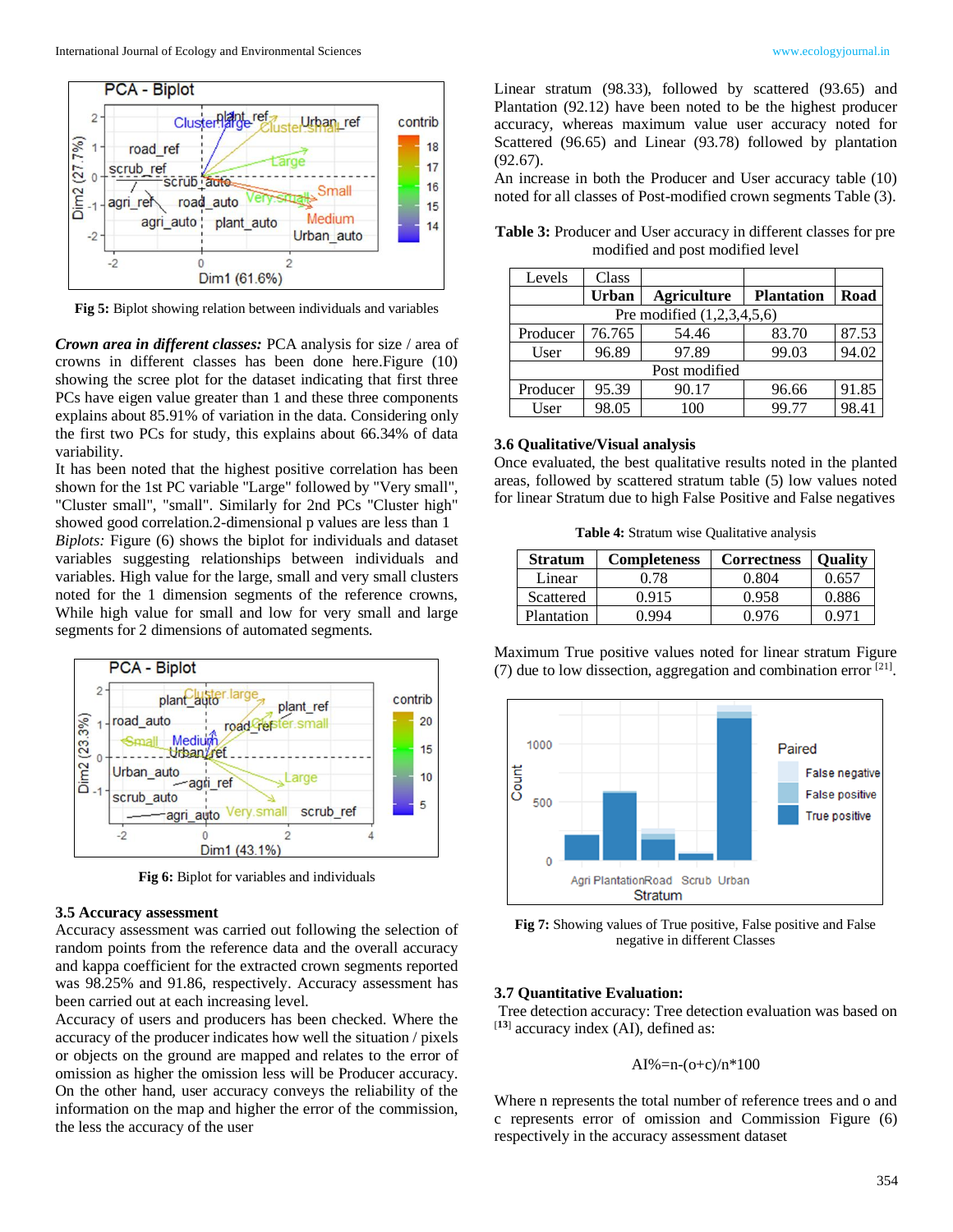Commission error refers to the number of reference crowns (manuals) detected as multiple tree crowns or where tree crowns are erroneously detected and omission errors are undetected as reference crowns.

The crown objects were reported against reference tree crowns to assess the accuracy of the tree detection table (6). Maximum accuracy index for urban areas (99.32 per cent) followed by agriculture (98.29 per cent) plantation (97.73 per cent) and road (95 per cent) clearly indicates proper extraction of crown objects in these areas, While the lowest scrub area value (81.49%) suggests a sparse distribution of irregular canopies in the field with a greater reflection on the ground item

**Table 5:** Accuracy Index for Crown classes

| <b>Class</b> | <b>Error of Commission   Error of omission</b> |       | n    | AI%         |
|--------------|------------------------------------------------|-------|------|-------------|
| Urban        | 4.330                                          | 4.179 |      | 1268 99.328 |
| Agriculture  | 0.938                                          | 2.764 | 2.17 | 98.293      |
| Plantation   | 6.219                                          | 7.877 |      | 622 97.733  |
| Road         | 7.329                                          | 1.666 |      | 95.001      |
| Scrub        | 4.76                                           | 12.08 |      |             |

For all classes and for six sub-categories the accuracy of crown delineation focused on crown area (CA) was achieved.

Four steps were taken to evaluate the accuracy between reference CA and image CA (1) the correlation coefficient (Spearman's Rho; *rs*) (2) the mean absolute error (MAE) (3) the mean relative error (MRE),it is a measure of precision and the averaged ratio of the absolute error to field CA (4) The mean bias error (MBE) is defined as the difference between the mean delineated CA and the mean CA field and indicates the degree of over-or underestimation. The statistical analysis was executed in R studio 3.1.6.

Table 6: Quantitative quality assessment for different crown size

| <b>Class</b>  | rs     | <b>MAE</b> | MRE % | <b>MBE</b> |
|---------------|--------|------------|-------|------------|
| Very small    | $-0.6$ | 1.09       | 10    | 1.03       |
| Small         | 0.4    | 2.106      |       | $-1.6$     |
| Medium        | $-0.1$ | 8.95       |       | 0.611      |
| Large         |        | 73.25      | 14    | 73.25      |
| Cluster small | 0.89   | 80.361     | 38    | $-20.2$    |
| Cluster large | 0.7    | 222.94     | 49    | $-222.9$   |

In the process of assessing size-wise results table (6), the average MAE of single crowns was 73.25m2 and MRE=14 % for large trees, while the delineation error for small size trees was as low as 6 percent due to small crown size and the dispersed distribution of trees. Owing to high heterogeneity, poor accuracy can be observed either in the distribution of crowns or in the diversity of tree species or both. Overestimation noted for large crown areas (MBE=73.25) results overlapping of small tress by large trees so underestimation noted for small size trees(MBE=-1.6). Adjacent field vegetation dilutes the crown edges with bands' spectral response and their combination in the image causes overestimation. MAE=222.94m2 and MRE of 49 % were shown for clustered crowns in large clusters. Although Class wise table (7) highest delineation accuracy noted for agriculture expressed in rs=0.78, MAE=10.03m2 and MRE=14% followed by road with rs=0.41, MAE=81.71m2 and MRE=38%. Planting and scrubbing areas showed the lowest accuracy. Underestimation noted for almost all classes as arid zones

for Tree Outside Forest areas result in high spectral crown variance and strong ground reflection influence on spectral response.

**Table 7:** Quantitative quality assessment for different TOFs classes

| <b>Class</b> | rs      | <b>MAE</b> | MRE% | <b>MBE</b> |
|--------------|---------|------------|------|------------|
| Urban        | $-0.08$ | 61.09      | 30   | $-37.67$   |
| Agriculture  | 0.78    | 10.03      | 14   | 8.97       |
| Road         | 0.41    | 81.71      | 38   | $-81.71$   |
| Plantation   | 0.216   | 184.695    | 80   | $-90.25$   |
| Scrub        | 0.21    | 79.08      | 86   | $-28.74$   |

#### **4. Conclusion**

The requirements for advanced knowledge on forest resources became a prime requisite. TOFs canopies extraction has great importance for environment management practices. Extraction of canopies in urban areas remains a complex problem for scientists. New generation of VHR satellite allows individual tree crowns to be visually identifiable. VHR had an intense effect in image processing techniques to extract information. Study aims to detect Tree Outside Forest crown canopies using satellite images via automatic analysis. The proposed methodology applied a set of organized rules on VHR image at different levels to improve extraction of the canopy class. The key issue faced in the canopy delineation is the overlap of the crown with certain groups of objects, such as shadows, crop fields and bare land. The detection of crop fields with full crop growth is an example of a major misclassification while extracting tree canopies. Such complications of misclassification have a negative effect on the accuracy of the classification process. Proposed methodology applied a set of organized rules using spectral attributes and indices at different levels to improve canopy class. Vegetation indices were generated to mitigate the adverse effects. These indices played an important role to discriminate between crown segments. For the current study Overall tree detection accuracy i.e. Accuracy index found to be high. Crown delineation accuracy shown that overestimation and underestimation.

Future work will include expanding the tree identification refining and segmentation results for the delineation of canopies; comparison and analysis of various filters across the same area; creation of new algorithms for the automated crown extraction in arid urban forest.

#### **5. References**

- 1. Bergeret A, Ribot J. The nourishing tree in the Sahelian country. Editions de la Maison des Sciences de l'Homme, Paris, 1990, 237.
- 2. Blaschke T. Object based image analysis for remote sensing. ISPRS Journal of Photogrammetry and Remote Sensing, 2010; 65(1):2-16.
- 3. Ke Y, Quackenbush LJ. A review of methods for automatic individual tree-crown detection and delineation from passive remote sensing. International Journal of Remote Sensing, 2011; 32(17):4725-4747.
- 4. Yurtseven H, and Yener H.Using of high-resolution satellite images in object-based image analysis. Eurasian Journal of Forest Science. 2019; 7(2):187-204.
- 5. Basu S, Ganguly S. A semi-automated probabilistic framework for tree-cover delineation from 1- m naip imagery using a high performance computing architecture.